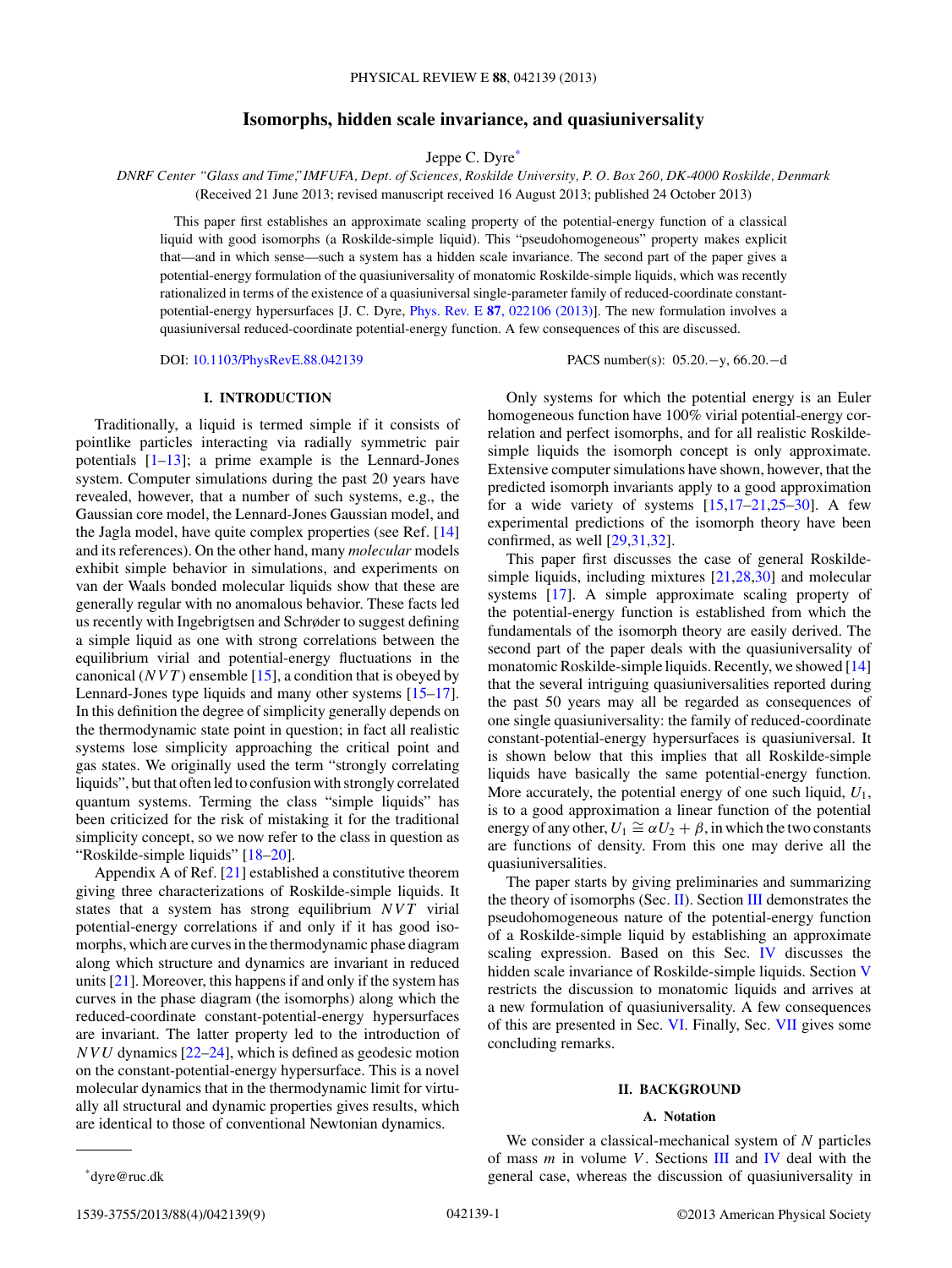<span id="page-1-0"></span>Secs. [V](#page-5-0) and [VI](#page-6-0) is restricted to systems of identical particles. The density  $\rho$  is defined by

$$
\rho \equiv \frac{N}{V}.\tag{1}
$$

An example of a Roskilde-simple liquid is the well-known Lennard-Jones (LJ) system defined by the pair potential  $v(r)$  =  $4\varepsilon[(r/\sigma)^{-12} - (r/\sigma)^{-6}]$ , but we do not generally assume pairwise additive forces. Periodic boundary conditions are used throughout. Whenever thermodynamic quantities are referred to, these are always *excess* quantities, i.e., having been subtracted the value of the same quantity for an ideal gas at the same density and temperature [\[13\]](#page-7-0).

If the particle positions are denoted by  $\mathbf{r}_1, \dots, \mathbf{r}_N$ , the collective 3*N*-dimensional position vector **R** is defined by

$$
\mathbf{R} \equiv (\mathbf{r}_1, \dots, \mathbf{r}_N). \tag{2}
$$

An important ingredient in the formulation of quasiuniversality is the use of reduced units. While studies of the LJ liquid traditionally introduce dimensionless lengths and energies by scaling with respect to the pair-potential parameters  $\sigma$  and  $\varepsilon$ , the isomorph theory—as well as quasiuniversality—refer to the physics given in *macroscopically* reduced units. These are defined as follows: the length unit is  $\rho^{-1/3}$ , the energy unit is  $k_B T$ , where  $k_B$  is Boltzmann's constant and  $T$  the temperature, and the time unit is  $\rho^{-1/3}\sqrt{m/k_BT}$  (for Brownian dynamics a different time unit applies  $[21]$ ). As an example, the reduced collective position vector is defined by

$$
\tilde{\mathbf{R}} \equiv \rho^{1/3} \mathbf{R}.\tag{3}
$$

Any thermodynamic state point is characterized by its constant-potential-energy hypersurface  $\Omega$  defined by  $\Omega \equiv$  ${\bf R} \mid U({\bf R}) = \langle U \rangle$  in which  $\langle U \rangle$  is the average potential energy at the state point in question. The corresponding reducedcoordinate constant-potential-energy hypersurface is given by

$$
\tilde{\Omega} \equiv \{ \tilde{\mathbf{R}} \mid U(\rho^{-1/3} \tilde{\mathbf{R}}) = \langle U \rangle \}. \tag{4}
$$

#### **B. Isomorphs**

This section reviews the concept of isomorphs introduced in 2009 in Ref. [\[21\]](#page-8-0). An isomorph is a curve in the thermodynamic phase diagram of certain systems—the Roskilde-simple liquids—along which several properties in reduced units are invariant to a good approximation.

By scaling of all coordinates a given typical microconfiguration of a thermodynamic state point at one density corresponds uniquely to a microconfiguration at another density; in the case of a molecular system the centers of masses are scaled while each molecule's size and orientation is left unchanged [\[17\]](#page-7-0). Two thermodynamic state points are isomorphic if such pairs of scaled microconfigurations have the same canonical probability. In fact, not all pairs must satisfy this; it is enough that all *physically relevant* pairs of microconfigurations have the same probability *to a good approximation*. Here the term "physically relevant" does not refer merely to having a reasonable probability—for instance, in a highly viscous liquid a configuration corresponding to a large energy barrier, which is quite unlikely, is physically relevant if the barrier is a bottleneck for flow.

Formally, two thermodynamic state points with density and temperature  $(\rho_1, T_1)$  and  $(\rho_2, T_2)$  are isomorphic if a constant  $C_{12}$  exists such that whenever two physically relevant microconfigurations of the state points,  $\mathbf{R}_1 \in (\rho_1, T_1)$  and  $\mathbf{R}_2 \in$  $(\rho_2, T_2)$ , have the same reduced coordinates, i.e.,  $\rho_1^{1/3}$ **R**<sub>1</sub> =  $\rho_2^{1/3}$ **R**<sub>2</sub>, one has

$$
\exp\left(-\frac{U(\mathbf{R}_1)}{k_B T_1}\right) = C_{12} \exp\left(-\frac{U(\mathbf{R}_2)}{k_B T_2}\right). \tag{5}
$$

This defines a mathematical equivalence relation in the thermodynamic phase diagram. The equivalence classes are continuous curves, which are the system's isomorphs. The only systems that obey Eq.  $(5)$  exactly are those for which the potential energy is a homogeneous function, i.e., obeys  $U(\lambda \mathbf{R}) = \lambda^{-n} U(\mathbf{R})$  for some *n*, for instance systems with inverse-power-law (IPL) pair potentials for which two state points are isomorphic whenever  $\rho_1^{n/3}/T_1 = \rho_2^{n/3}/T_2$ . In this case  $C_{12} = 1$ , but for realistic systems it is found that  $C_{12} \neq 1$ .

One can rewrite the isomorph definition as follows to express explicitly that the two microconfigurations have the same reduced coordinate  $\tilde{\mathbf{R}}$ :

$$
\exp\left(-\frac{U(\rho_1^{-1/3}\tilde{\mathbf{R}})}{k_B T_1}\right) = C_{12} \exp\left(-\frac{U(\rho_2^{-1/3}\tilde{\mathbf{R}})}{k_B T_2}\right).
$$
 (6)

As shown in Ref. [\[21\]](#page-8-0) the defining identity Eq. (5) implies that several quantities are invariant along an isomorph when given in reduced units. Examples of isomorph invariants are the excess entropy, the isochoric specific heat, the instantaneous shear modulus, the diffusion constant, the viscosity, etc. In fact, the entire dynamics in reduced units is invariant along an isomorph; in particular, normalized time-autocorrelation functions, etc., are all invariant. Likewise, structure is invariant in reduced units—not just the radial distribution function, but all higher-order distribution functions, as well. Examples of quantities that are not isomorph invariant are the reduced-unit free energy, pressure, and bulk modulus. The fact that many quantities are isomorph invariant means that the thermodynamic phase diagram is effectively one dimensional with respect to these quantities. Of course, since isomorphs are approximate, so are the isomorph invariants.

Finally, we mention the concept of an "isomorph jump" [\[21\]](#page-8-0): if a system is in thermal equilibrium at one state point, and density and temperature are suddenly changed to those of another, isomorphic state point, the system is instantaneously in thermal equilibrium at the new state point, even if its relaxation time is very large. Thus an isomorphs acts as a kind of wormhole in the thermodynamic phase diagram.

Which systems have good isomorphs? Recall that the virial  $W(\mathbf{R}) \equiv -(1/3)\mathbf{R} \cdot \nabla U(\mathbf{R})$  gives the contribution to pressure from interactions, i.e.,  $pV = Nk_B T + \langle W \rangle$ . Appendix A of Ref. [\[21\]](#page-8-0) proved a constitutive theorem stating that the following three conditions are equivalent for a given system.

(1) The system has strong correlations between the equilibrium, constant-volume fluctuations of virial and potential energy.

(2) The system has good isomorphs.

(3) The system has curves in the thermodynamic phase diagram (the isomorphs) along which the reduced-coordinate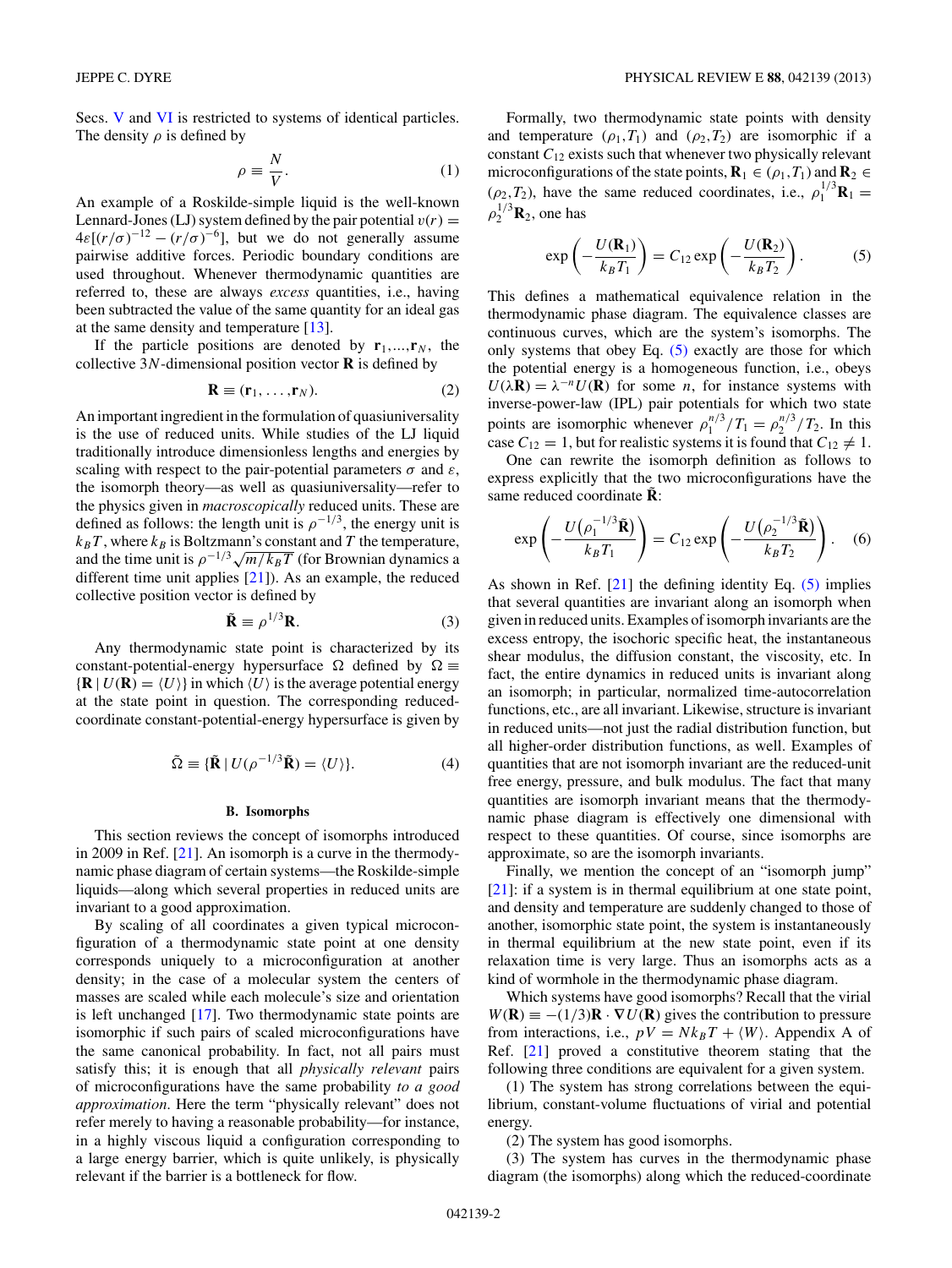<span id="page-2-0"></span>constant-potential-energy hypersurfaces  $\tilde{\Omega}$  are invariant to a good approximation.

Based on extensive computer simulations, Ref. [\[15\]](#page-7-0) suggested a fourth equivalent condition, namely that interactions beyond the first coordination shell may be ignored without changing the physics. The criterion  $R > 0.9$  for the virial potential-energy correlation coefficient [\[33\]](#page-8-0) was used in most of our papers as a pragmatic delimitation of the class of Roskilde-simple liquids, but of course the theory does not break down at one particular value of *R*.

Except for systems with a homogeneous potential-energy function, no systems have isomorphs in the whole thermodynamic phase diagram. Nevertheless, extensive computer simulations have shown many realistic systems to be Roskilde simple, for instance  $[15]$ , the Lennard-Jones (LJ) system and its generalizations to mixtures and to exponents other than 6 and 12, simple molecular liquids like the asymmetric dumbbell or the Wahnström OTP model, the Buckingham liquid, and the "repulsive" LJ system (i.e., with plus instead of minus between the two IPL terms). Recently, it was shown that the 10-bead flexible LJ chain model also has good isomorphs [\[34\]](#page-8-0), which provides a highly nontrivial example of a Roskilde-simple liquid. The isomorph theory works very well for the crystalline phase; thus an LJ crystal has more than 99% *WU* correlations [\[35,36\]](#page-8-0), which is an anharmonic effect that survives in the (classical) zero-temperature limit [\[35\]](#page-8-0). In all these cases the theory was checked by tracing out isomorphs in the thermodynamic phase diagram and testing for the predicted invariants. The methods used for generating isomorphs in simulation have been detailed elsewhere [\[21,27,37\]](#page-8-0).

For real liquids, we believe that van der Waals bonded and metallic liquids are generally Roskilde simple, whereas covalently bonded liquids (e.g., molten silica) and hydrogenbonded liquids (e.g., alcohols) are generally not, because strong directional bonding appears to ruin the theory (the flexible LJ chain model is a striking exception to this, though). The theory may break down for van der Waals liquids of highly elongated molecules [\[38\]](#page-8-0). On the other hand, while we previously suggested that ionic liquids are rarely Roskilde simple, it now seems likely that many such systems with not too strong Coulomb forces, e.g., room-temperature ionic liquids, may well be so. In experiment, glass-forming Roskilde-simple liquids are characterized by a Prigogine-Defay ratio close to unity [\[31,39\]](#page-8-0); moreover, such liquids obey density scaling and isochronal superposition  $[21]$ , which are characteristic features of van der Waals liquids.

Note finally that a Roskilde-simple liquid has simple thermodynamics. Thus if *s* is the excess entropy per particle, temperature separates as follows [\[27\]](#page-8-0):

$$
k_B T = f(s)h(\rho). \tag{7}
$$

This equation is mathematically equivalent [\[27\]](#page-8-0) to the configuration-space version of the well-known Grüneisen high-pressure equation of state expressing that pressure is a linear function of energy with a proportionality constant that depends only on density. A consequence of Eq. (7) is that, since excess entropy is an isomorph invariant, the isomorphs

are given by

$$
\frac{h(\rho)}{k_B T} = \text{const.}\tag{8}
$$

For a Roskilde-simple liquid the solid-liquid coexistence curve is an isomorph, implying invariance along this curve of a number of quantities like the excess entropy, the reduced viscosity, the reduced radial distribution function, etc. [\[21,25\]](#page-8-0).

## **C. Approximate nature of isomorphs and isomorph invariants**

As mentioned, with the exception of systems with a homogeneous potential-energy function, which do not exist in the real world, isomorphs are only approximate. Any quantity that is defined by reference to thermodynamic state points gives rise to a set of level curves in the two-dimensional thermodynamic phase diagram. If the system is a Roskildesimple liquid, these curves are almost identical for all the isomorph invariant quantities. Which set of these curves to designate "isomorphs" is a matter of taste, but we have consistently *defined* the configurational adiabats to be the isomorphs.

Having emphasized the approximate nature of the isomorph theory, the question is for which systems it works and how well. Here the virial potential-energy correlation coefficient *R* is useful. The only case of exact isomorphs, that of a homogenous potential-energy function, is characterized by  $R = 1$ . By continuity one expects that the closer *R* is to unity, the better are the isomorph invariants. This is confirmed by simulations. Moreover—also by continuity—the closer *R* is to unity, the better an approximation it is to replace the system in question by an inverse power law (IPL) pair potential system; this is also confirmed by simulations  $[30]$ .

No realistic systems are Roskilde simple in the entire fluid part of the thermodynamic phase diagram. The isomorph theory breaks down when the critical point is approached (where a different kind of simplicity takes over, of course), as well as in the ordinary gas phase. Moreover, the theory quickly breaks down when entering the region of (metastable) states of negative pressures. A typical Roskilde-simple liquid has good isomorphs at all its condensed-phase liquid state points, including the high-temperature, high-pressure supercritical state points not too far from the liquid-solid coexistence line, as well as in the crystalline and the supercooled liquid phases.

# **III. CHARACTERIZING THE POTENTIAL-ENERGY FUNCTION**

This section derives a scaling-type characterization of a Roskilde-simple liquid's potential-energy function. In Sec. [III B](#page-4-0) we proceed to derive from this the constitutive theorem, the thermodynamic separation identity Eq. (7), as well as a previously established expression for the densityscaling exponent.

## **A. Pseudohomogeneous nature of** *U***(R)**

This subsection shows that the potential-energy function of a Roskilde-simple liquid is characterized by a dimensionless function  $\tilde{\Phi}(\tilde{\mathbf{R}})$  and two functions of density with dimension energy,  $h(\rho)$  and  $g(\rho)$ , such that for any physically relevant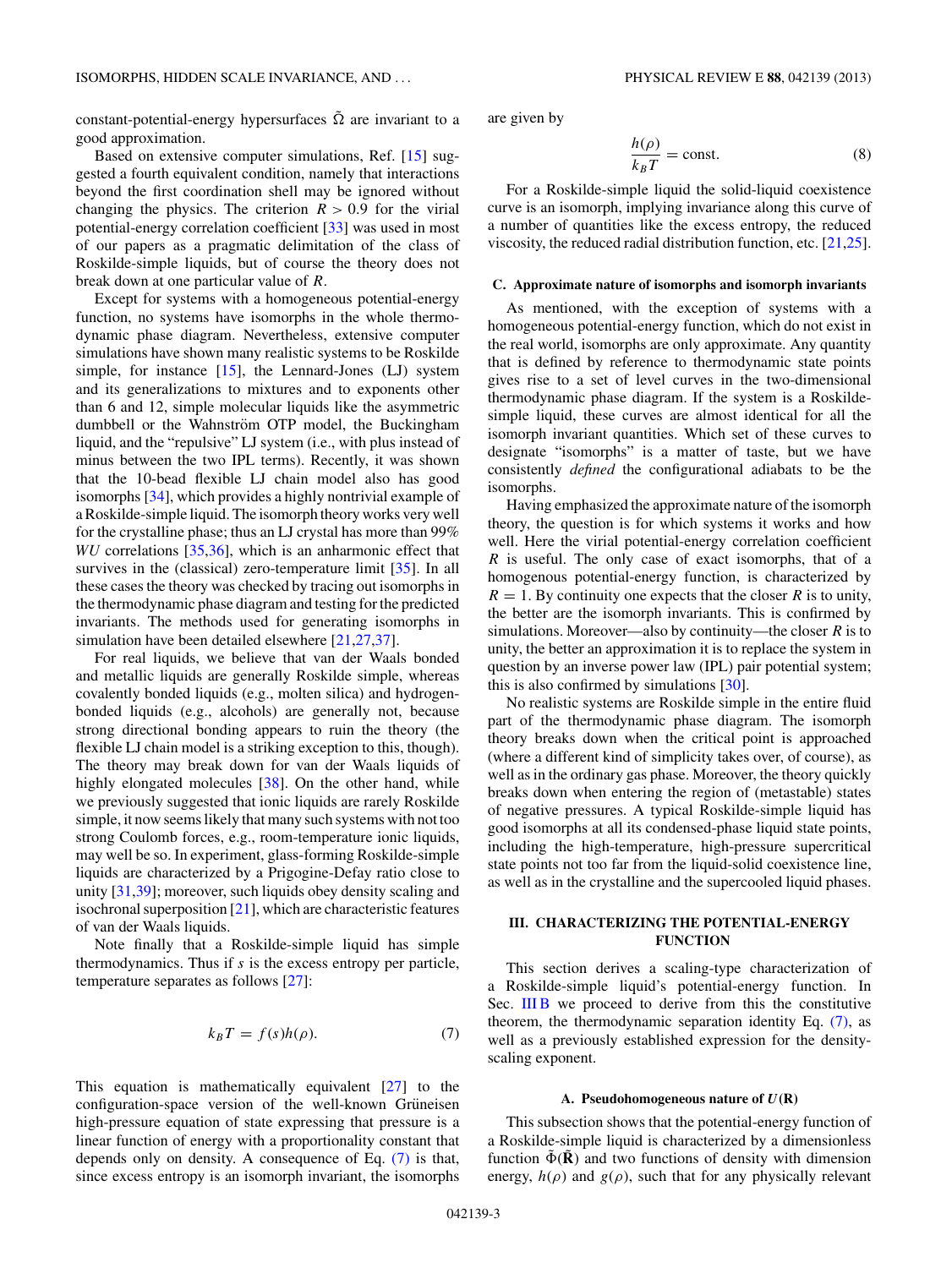<span id="page-3-0"></span>microconfiguration **R** of a thermodynamic state point with density *ρ* one has

$$
U(\mathbf{R}) \cong h(\rho)\tilde{\Phi}(\tilde{\mathbf{R}}) + g(\rho). \tag{9}
$$

As becomes clear in Sec. [III B,](#page-4-0) the function  $h(\rho)$  is the same as that appearing in the thermodynamic separation identity Eq. [\(7\).](#page-2-0)

The reduced-coordinate constant-potential-energy hypersurfaces  $\Omega$  defined in Eq. [\(4\)](#page-1-0) are high-dimensional Riemannian manifolds that are in general parametrized by the two thermodynamic coordinates. For a Roskilde-simple liquid, however, these hypersurfaces are given by just one parameter (Sec. [II B\)](#page-1-0) [\[21\]](#page-8-0). This is indicated by writing [where the parameter  $\lambda$  is in one-to-one correspondence with  $h(\rho)/(k_BT)$ , compare Eq. [\(8\)\]](#page-2-0)

$$
\tilde{\Omega}(\lambda). \tag{10}
$$

The excess quantities  $S$  and  $C_V$  are both determined by the manifold  $\Omega(\lambda)$  [\[14\]](#page-7-0): in the microcanonical ensemble the excess entropy *S* is the logarithm of the area of  $\tilde{\Omega}(\lambda)$ ; the proof that the excess isochoric heat capacity  $C_V$  is also encoded in  $\tilde{\Omega}(\lambda)$ is given in Ref. [\[14\]](#page-7-0). Combining the facts that  $S = S(\lambda)$  and  $C_V = C_V(\lambda)$  with the identity  $C_V = (\partial S/\partial \ln T)_\rho$ , one has for variations at constant density  $\rho$  if  $\phi(\lambda) \equiv S'(\lambda)/C_V(\lambda)$ 

$$
d \ln T = \phi(\lambda)d\lambda. \tag{11}
$$

Integrating this leads to  $\ln T(\lambda, \rho) - \ln T(\lambda_0, \rho) = \int_{\lambda_0}^{\lambda} \phi(\lambda) d\lambda$ . Thus the ratio  $T(\lambda, \rho)/T(\lambda_0, \rho)$  is independent of  $\rho$ , which means that for any  $\rho_1$  and  $\rho_2$  one has  $T(\lambda, \rho_1)/T(\lambda_0, \rho_1) = T(\lambda, \rho_2)/T(\lambda_0, \rho_2)$ . Consequently, if  $H(\rho_1, \rho_2) \equiv T(\lambda_0, \rho_1)/T(\lambda_0, \rho_2)$ , one has for all  $\lambda$ 

$$
T(\lambda, \rho_1) = H(\rho_1, \rho_2) T(\lambda, \rho_2).
$$
 (12)

Now suppose that  $\tilde{\mathbf{R}} \in \tilde{\Omega}(\lambda)$ . If  $\tilde{\mathbf{R}}_0$  is an arbitrary point on a reference manifold  $\tilde{\Omega}(\lambda_0)$ , the potential-energy change from manifold  $\tilde{\Omega}(\lambda_0)$  to  $\tilde{\Omega}(\lambda)$  at constant density  $\rho_1$  is given by  $\int_{\lambda_0}^{\lambda} C_V(\lambda) dT(\lambda)$  in which  $C_V(\lambda)$  depends only on the manifold  $\tilde{\Omega}(\lambda)$  and not on the density. The potential-energy change is therefore given by

$$
U(\rho_1^{-1/3}\tilde{\mathbf{R}}) - U(\rho_1^{-1/3}\tilde{\mathbf{R}}_0) = \int_{\lambda_0}^{\lambda} C_V(\lambda) \frac{\partial T(\lambda, \rho_1)}{\partial \lambda} d\lambda. \quad (13)
$$

Although Eq. (13) refers to single microconfigurations, it calculates the potential-energy difference by a thermodynamic integration argument. This unusual procedure makes sense because all microconfigurations on a constant-potential-energy hypersurface of course have the same potential energy. From Eqs. (12) and (13) we conclude that

$$
U(\rho_1^{-1/3}\tilde{\mathbf{R}}) - U(\rho_1^{-1/3}\tilde{\mathbf{R}}_0)
$$
  
=  $H(\rho_1, \rho_2) [U(\rho_2^{-1/3}\tilde{\mathbf{R}}) - U(\rho_2^{-1/3}\tilde{\mathbf{R}}_0)].$  (14)

Note that from this one recovers Eq.  $(12)$  via the well-known configurational temperature expression [\[40–42\]](#page-8-0)

$$
k_B T = \frac{\langle (\nabla U)^2 \rangle}{\langle \nabla^2 U \rangle}.
$$
 (15)

Since the reference quantities  $U(\rho_1^{-1/3}\mathbf{\tilde{R}}_0)$  and  $U(\rho_2^{-1/3}\mathbf{\tilde{R}}_0)$ are functions of  $\rho_1$  and  $\rho_2$ , we conclude from Eq. (14) that one can write for a suitable function  $G(\rho_1, \rho_2)$ 

$$
U(\rho_1^{-1/3}\tilde{\mathbf{R}}) = H(\rho_1, \rho_2)U(\rho_2^{-1/3}\tilde{\mathbf{R}}) + G(\rho_1, \rho_2). \quad (16)
$$

If  $\rho_0$  is a reference density, Eq. (12) implies  $T(\lambda_0, \rho_1)/T(\lambda_0, \rho_0) = H(\rho_1, \rho_0)$  and  $T(\lambda_0, \rho_2)/T(\lambda_0, \rho_0) =$ *H*( $\rho$ <sub>2</sub>, $\rho$ <sub>0</sub>). Defining  $h(\rho) \equiv H(\rho, \rho_0)$  this implies via Eq. (12) that  $H(\rho_1, \rho_2) = h(\rho_1)/h(\rho_2)$  [using a different reference density corresponds to multiplying *h*(*ρ*) by a constant]. Combining this with Eq. (16) we conclude that whenever  $\rho_1^{1/3}$ **R**<sub>1</sub> =  $\rho_2^{1/3}$ **R**<sub>2</sub>( $\equiv \tilde{\mathbf{R}}$ ), one has

$$
U(\mathbf{R}_1) \cong h(\rho_1) \frac{U(\mathbf{R}_2)}{h(\rho_2)} + G(\rho_1, \rho_2). \tag{17}
$$

In order to emphasize the approximate nature of the theory we have replaced the equality sign by a  $\cong$  sign.

Define

$$
\tilde{\Phi}(\tilde{\mathbf{R}}) \equiv \frac{U(\rho_0^{-1/3}\tilde{\mathbf{R}})}{h(\rho_0)}.
$$
\n(18)

Because the function  $h(\rho)$  is only defined within an overall multiplicative constant, the same applies for  $\tilde{\Phi}(\tilde{\mathbf{R}})$ . Substituting into Eqs. (17)  $\rho_1 = \rho$  and  $\rho_2 = \rho_0$  and combining with Eq. (18) we finally arrive at Eq. (9) in which  $g(\rho) \equiv G(\rho, \rho_0)$ . Two equivalent ways of writing Eq. (9) are

$$
U(\mathbf{R}) \cong h(\rho)\tilde{\Phi}(\rho^{1/3}\mathbf{R}) + g(\rho) \tag{19}
$$

and

$$
U(\rho^{-1/3}\tilde{\mathbf{R}}) \cong h(\rho)\tilde{\Phi}(\tilde{\mathbf{R}}) + g(\rho). \tag{20}
$$

For a homogeneous potential-energy function, for instance a system of IPL pair potentials  $\propto r^{-n}$ , one has  $U(\rho^{-1/3}\tilde{\mathbf{R}})$  =  $\rho^{n/3} \tilde{\Phi}(\tilde{\mathbf{R}})$ , i.e.,  $h(\rho) \propto \rho^{n/3}$  and  $g(\rho) = 0$ . Equation (20) is a generalization of this, and one may thus say that Roskildesimple liquids are characterized by a "pseudohomogeneous" potential-energy function that obeys Eq. (20).

As an illustration we show in Fig. [1](#page-4-0) results [\[27\]](#page-8-0) from simulations of a system of 1000 particles interacting via the "repulsive" LJ pair potential defined  $v(r) = (r^{-12} + r^{-6})/2$ . The repulsive LJ fluid extrapolates between an  $n = 6$  IPL behavior at very low densities to an  $n = 12$  IPL behavior at very high densities; this system has  $R > 0.99$  apparently everywhere in the phase diagram. The left panel of Fig. [1](#page-4-0) shows instantaneous values of the potential energy scaled to different densities for each of five temperatures marked by separate colors, plotted versus the instantaneous potential energy at  $\rho = 1$  where the simulation was carried out. The fact that these scatter plots are highly elongated demonstrates that the proportionality of Eq. (17) is a good approximation. The lines were calculated from the expression  $h(\rho) = A\rho^2 + B\rho^4$ (see Refs. [\[27\]](#page-8-0) or [\[29\]](#page-8-0); this expression is also derived below from quasiuniversality), in which only the ratio  $A/B$  is relevant. This number was determined from simulations at the state point  $(\rho, T) = (1, 1)$  marked by the arrow. The right panel shows the variation along the isomorph through  $(\rho, T) = (1, 1)$  of the so-called density-scaling exponent  $\gamma \equiv$  $(∂ \ln T/∂ \ln ρ)_S$  [\[21\]](#page-8-0), which from Eq. [\(7\)](#page-2-0) is given by

$$
\gamma = \frac{d \ln h}{d \ln \rho}.\tag{21}
$$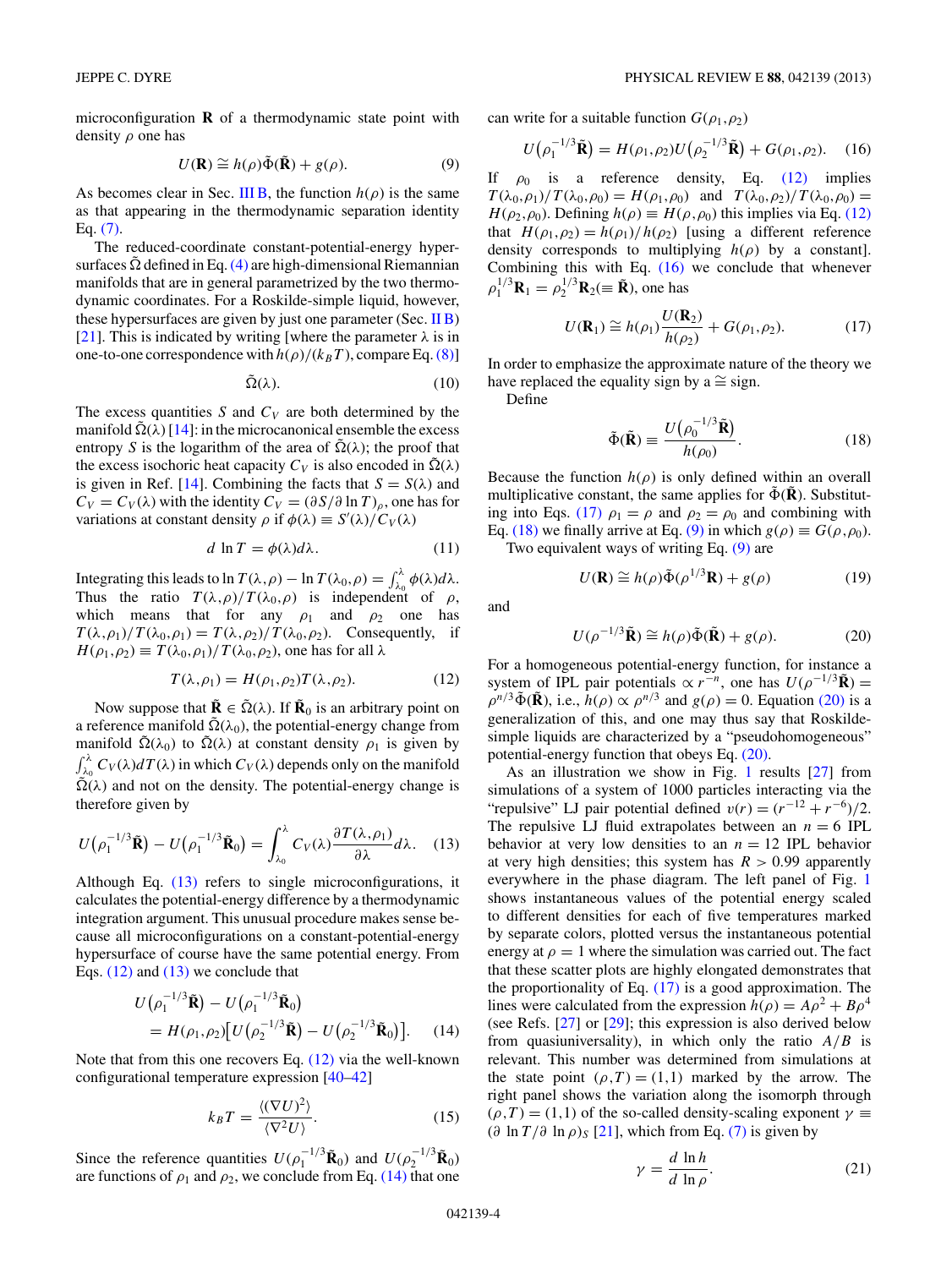<span id="page-4-0"></span>

FIG. 1. (Color online) Results from a simulation of 1000 particles of the repulsive LJ fluid defined by the pair potential  $(r^{-12} + r^{-6})/2$ . The left panel shows the potential energies of pairs of instantaneous microconfigurations, where the potential energy of a given microconfiguration at the simulated density 1*.*0 is denoted *U*(1*.*00) and that of the same microconfiguration scaled to density  $\rho$  is denoted  $U(\rho)(\rho =$ 0*.*5; 1*.*6; 2*.*0). This was done for *T* = 0*.*6; 0*.*8; 1*.*0; 1*.*2; 1*.*4 (black, red, green, blue, yellow). The black lines have slopes determined from the fluctuations calculated at the state point  $(\rho, T) = (1, 1)$  marked by an arrow (see the text). The right panel shows the density-scaling exponent  $\gamma$  predicted from  $h(\rho)$  for state points along one isomorph (full curve) compared to  $\gamma$  calculated at each state point (red crosses). The arrow again marks the state point  $(\rho, T) = (1, 1)$ . Reprinted with permission from T. S. Ingebrigtsen, L. Bøhling, T. B. Schrøder, and J. C. Dyre [J. Chem. Phys. **136**[, 061102 \(2012\)\]](http://dx.doi.org/10.1063/1.3685804) (Copyright 2012, AIP Publishing LLC).

The full curve gives  $\gamma$  calculated from  $h(\rho) = A\rho^2 + B\rho^4$  [\[27\]](#page-8-0) and the red crosses mark  $\gamma$  calculated from the fluctuation expression  $\gamma = \langle \Delta W \Delta U \rangle / \langle (\Delta U)^2 \rangle$  [\[21\]](#page-8-0).

## **B. Deriving the isomorph theory from the pseudohomogeneous property of** *U***(R)**

Equation [\(9\)](#page-3-0) boils down the physics of a Roskilde-simple liquid into one equation. It is an approximate identity that does not apply for all **R**, but for the physically relevant microconfigurations of state points corresponding to typical condensed-liquid states, i.e., not too far from the solid-liquid coexistence line, as well as all crystalline states [\[36\]](#page-8-0). This section shows how the fundamentals of the isomorph theory the three constitutive properties characterizing a Roskildesimple liquid, the thermodynamic separation identity Eq. [\(7\),](#page-2-0) and Eq. [\(21\)—](#page-3-0)all follow in a straightforward manner from Eq. [\(9\).](#page-3-0)

(1) The virial  $W(\mathbf{R}) \equiv (-1/3)\mathbf{R} \cdot \nabla U(\mathbf{R})$  determines how much the potential energy changes per relative density change if a microconfiguration is scaled uniformly [\[43\]](#page-8-0), i.e., if its reduced coordinates are kept constant. It is easy to show that

$$
W(\mathbf{R}) = \left(\frac{\partial U(\mathbf{R})}{\partial \ln \rho}\right)_{\widetilde{\mathbf{R}}}.
$$
 (22)

From Eq. [\(9\)](#page-3-0) we thus get  $W(\mathbf{R}) \cong (dh/d \ln \rho) \tilde{\Phi}(\tilde{\mathbf{R}}) +$  $dg/d \ln \rho$ . Eliminating  $\tilde{\Phi}(\tilde{\mathbf{R}})$  in this expression via Eq. [\(9\)](#page-3-0) leads to

$$
W(\mathbf{R}) \cong \gamma(\rho)U(\mathbf{R}) + \phi(\rho), \tag{23}
$$

in which  $\gamma(\rho) \equiv d \ln h/d \ln \rho$  [Eq. [\(21\)\]](#page-3-0) and  $\phi(\rho) =$  $-\gamma(\rho)g(\rho) + dg/d \ln \rho$ . Equation (23) implies that virial and potential energy are strongly correlated. In particular, for the constant-density equilibrium fluctuations at one state point one has  $\Delta W(\mathbf{R}) \cong \gamma \Delta U(\mathbf{R})$  [\[16](#page-7-0)[,35\]](#page-8-0), in which  $\gamma$  depends only on the density [\[21\]](#page-8-0).

(2) Equation [\(9\)](#page-3-0) further implies the existence of isomorphs. Consider two densities,  $\rho_1$  and  $\rho_2$ . For any positive number *K* one can define two temperatures  $T_1$  and  $T_2$  by  $k_B T_1 =$ *K*  $h(\rho_1)$  and  $k_B T_2 = K h(\rho_2)$ . Then Eq. [\(17\),](#page-3-0) which trivially follows from Eq.  $(9)$ , implies Eq.  $(5)$ , i.e., the two state points  $(\rho_1, T_1)$  and  $(\rho_2, T_2)$  are isomorphic. The constant *K* identifies the isomorph; thus an isomorph is given by Eq. [\(8\).](#page-2-0) In fact, since isomorphic state points have the same excess entropy, *K* is a function of this,  $K = f(s)$ , which leads to the thermodynamic separation identity Eq. [\(7\).](#page-2-0) We note that it is possible to derive a differential-geometric expression for the function  $f(s)$ . Substituting Eq. [\(19\)](#page-3-0) into Eq. [\(15\)](#page-3-0) leads to  $k_B T = h(\rho) \langle (\tilde{\nabla} \tilde{\Phi})^2 \rangle / \langle \tilde{\nabla}^2 \tilde{\Phi} \rangle$ , which implies

$$
f(s) = \frac{\langle (\tilde{\nabla}\tilde{\Phi})^2 \rangle}{\langle \tilde{\nabla}^2 \tilde{\Phi} \rangle}.
$$
 (24)

In this expression the ensemble averages may be calculated as canonical averages or as configuration-space microcanonical averages, i.e., by integrating over the manifold  $\Omega$ .

(3) To derive the third part of the constitutive theorem, we note that in terms of the function  $\tilde{\Phi}(\tilde{\mathbf{R}})$  via Eq. [\(9\)](#page-3-0) the manifolds  $\Omega$  are given by

$$
\tilde{\Omega} = \{ \tilde{\mathbf{R}} | \tilde{\Phi}(\tilde{\mathbf{R}}) = \text{const} \}.
$$
 (25)

Consequently, this family is parametrized by a single number.

## **IV. HIDDEN SCALE INVARIANCE**

The underlying cause of isomorph invariance is what we have termed *hidden scale invariance* [\[44,45\]](#page-8-0). Consider for simplicity a system of particles interacting via the pair potential *v*(*r*). By dimensional analysis an energy  $ε$  and a length  $σ$ exist such that one can write  $v(r) = \varepsilon \phi(r/\sigma)$ , in which  $\phi$  is a dimensionless function. In the case of an IPL pair potential one has  $\phi(x) = x^{-n}$ . Scale invariance is the mathematical homogeneity condition  $\phi(\lambda x) = \lambda^{-n} \phi(x)$ . Physically, scale invariance implies that there is no characteristic energy or length of the potential—the only relevant quantity is their combination  $\varepsilon \sigma^n$  that is the prefactor of  $r^{-n}$ . We shall now see how these two properties generalize to Roskilde-simple liquids' potential-energy functions.

For any system, any reduced quantity  $\tilde{A}$  is dimensionless and therefore a function of the two dimensionless variables  $\tilde{\rho} \equiv \rho \sigma^3$  measuring the density and  $\tilde{T} \equiv k_B T / \varepsilon$  measuring the temperature:  $\tilde{A} = \tilde{A}(\tilde{\rho}, \tilde{T})$ . For a Roskilde-simple liquid a function  $f(\tilde{\rho}, \tilde{T})$  exists that determines  $\tilde{A}$  in the following way:  $\tilde{A}(\tilde{\rho}, \tilde{T}) = \tilde{A}[f(\tilde{\rho}, \tilde{T})]$ , in which the function  $f(\tilde{\rho}, \tilde{T})$  is common to all the isomorph invariants of the given system. This function's level curves in the phase diagram are the isomorphs, obviously.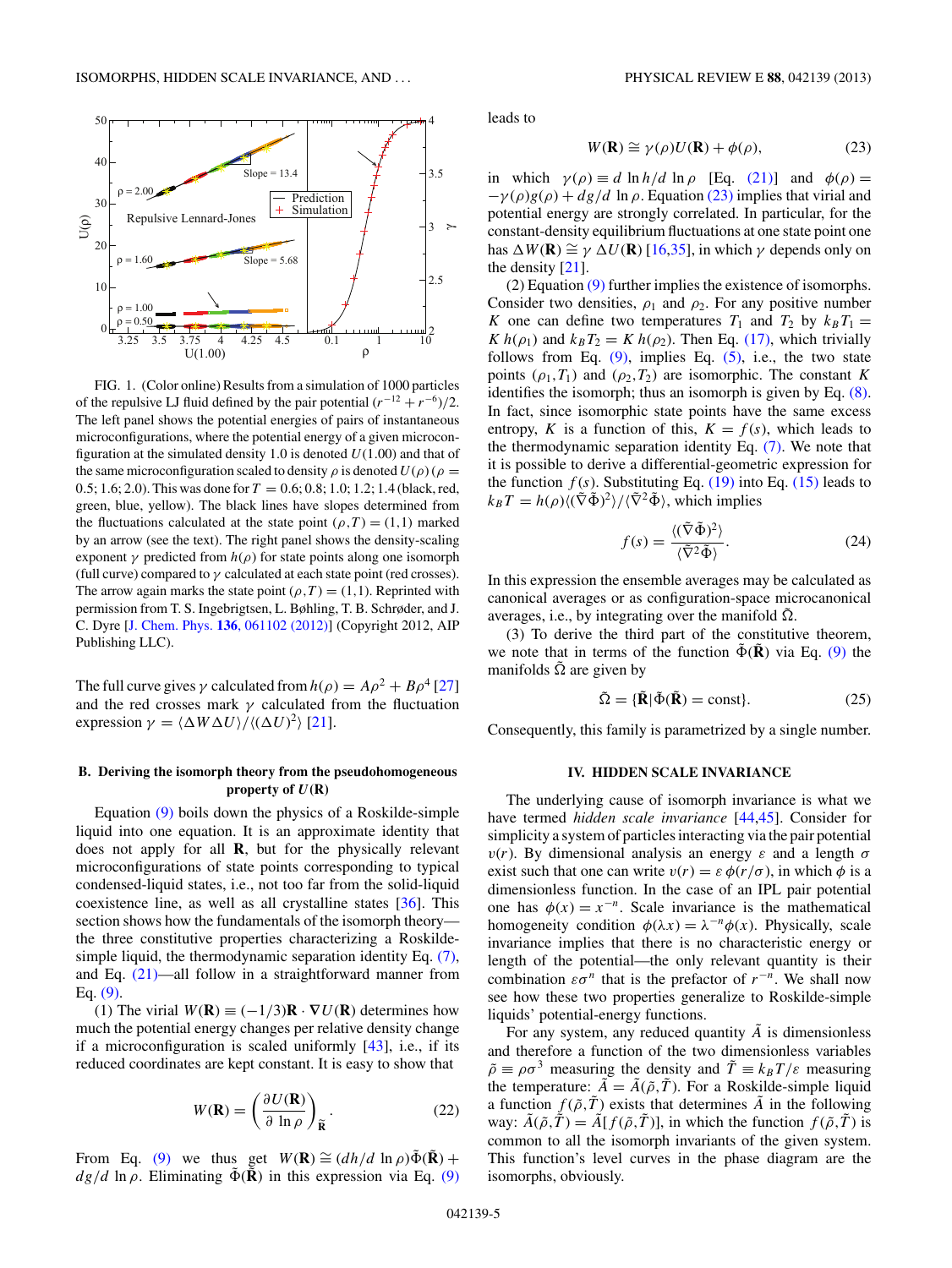<span id="page-5-0"></span>The above means that the physics of a Roskilde-simple liquid does not depend separately on energy scale or spatial range of the potential, but only on a *combination* of these two quantities. In this sense the system has a hidden scale invariance, reminiscent of the well-known scale invariance of critical phenomena. Hidden scale invariance is only approximate, of course, but so is the standard scale invariance close to the critical point. The difference is that the latter involves a power-law scaling that becomes more and more accurate as the critical point is approached, whereas hidden scale invariance involves a more general form of scaling that nowhere becomes exact.

For any system of classical particles one can write for some dimensionless function  $\tilde{V}$ 

$$
U(\mathbf{R}) = \varepsilon \tilde{V}(\mathbf{R}/\sigma),\tag{26}
$$

where  $\varepsilon$  sets the energy scale of the interactions and  $\sigma$  their length scale. The hidden scale invariance of a Roskilde-simple liquid manifests itself in Eq. [\(19\).](#page-3-0) In this approximate identity, by dimensional analysis (see, e.g., Ref. [\[46\]](#page-8-0) and its references) the function  $h(\rho)$ , which has dimension energy, may for some dimensionless function  $\tilde{h}$  be written  $h(\rho) = \varepsilon \tilde{h}(\rho \sigma^3)$ and likewise for  $g(\rho)$ . Thus

$$
U(\mathbf{R}) \cong \varepsilon [\tilde{h}(\rho \sigma^3) \tilde{\Phi}(\rho^{1/3} \mathbf{R}) + \tilde{g}(\rho \sigma^3)]. \tag{27}
$$

This provides a precise definition of hidden scale invariance. Structure and dynamics in reduced units are determined entirely by the function  $\tilde{\Phi}(\rho^{1/3}R)$  that has no intrinsic length scale. At the same time, the overall energy scale is not set by *ε*, but by the *combination* of the microscopic energy and length scales  $\epsilon \tilde{h}(\rho \sigma^3)$ , just like the prefactor in the IPL case. In particular, the physics at the state point  $(\rho, T)$  is determined by the single number  $\varepsilon h(\rho \sigma^3)/k_B T = \tilde{h}(\tilde{\rho})/\tilde{T}$ , which leads to Eq.  $(8)$  characterizing an isomorph. For small density variations the function  $h(\rho)$  can be approximated by a power law,  $h(\rho) \cong \rho^{\gamma}$ , bringing hidden scale invariance close to conventional scale invariance.

## **V. QUASIUNIVERSALITY**

This section gives a potential-energy formulation of quasiuniversality, supplementing the recent formulation in terms of the manifolds  $\tilde{\Omega}(\lambda)$  being quasiuniversal [\[14\]](#page-7-0). We consider only single-component liquids of atomic particles, i.e., with no intermolecular structure. The most important case is that of particles interacting via pairwise additive forces, but this assumption is not necessary.

#### **A. Quasiuniversal properties**

We first briefly summarize the quasiuniversalities reported in the literature during the past 50 years, which were to a large extent justified via computer simulations. The reader is referred to Ref. [\[14\]](#page-7-0) for more details and further references. The quasiuniversalities include the following.

(1) Different IPL systems' close similarities with respect to structure and dynamics, similarities that extend to all Roskildesimple liquids [\[47–60\]](#page-8-0).

(2) The Young-Andersen approximate scaling principle, stating that if two liquids at two state points have the same reduced-unit radial distribution function, they have the same reduced-unit dynamics [\[61,62\]](#page-8-0).

(3) Quasiuniversality of the translational versus orientational order-parameter maps of Debenedetti and co-workers [\[63–65\]](#page-8-0).

(4) Excess entropy scaling, stating that the reduced-unit diffusion constants of different liquids have an approximately universal dependence on the excess entropy per particle [\[66–69\]](#page-8-0).

(5) The Lindemann melting criterion [\[70\]](#page-8-0) and seven other quasiuniversal melting or freezing rules [\[14\]](#page-7-0).

(6) Quasiuniversality of Roskilde-simple liquids' specificheat temperature dependence [\[19\]](#page-8-0), all conforming to the Rosenfeld-Tarazona expression  $C_V \propto T^{-2/5}$  [\[67\]](#page-8-0).

(7) Quasiuniversal isochoric fragility [\[71–73\]](#page-8-0).

All quasiuniversalities have exceptions, but it appears that these always involve systems that are not Roskilde simple. The following properties of monatomic Roskilde-simple liquids were derived from the  $\tilde{\Omega}$  formulation of quasiuniversality of Ref. [\[14\]](#page-7-0), i.e., that the manifolds  $\Omega(\lambda)$  are quasiuniversal.

(1) The thermodynamic separation relation Eq. [\(7\)](#page-2-0) is partly quasiuniversal,

$$
k_B T = f_0(s)h(\rho), \qquad (28)
$$

in which the function  $f_0(s)$  is common to all Roskilde-simple liquids, whereas  $h(\rho)$  is not.

(2) Additivity: if  $U_1(\mathbf{R})$  and  $U_2(\mathbf{R})$  are potentials of two monatomic Roskilde-simple liquids, so is  $U_1(\mathbf{R}) \pm U_2(\mathbf{R})$ whenever this is a well-defined system, i.e., with a potentialenergy function that has a lower bound.

(3) Quasiuniversal interdependence of any two isomorph invariants, generalizing excess entropy scaling.

(4) A single microconfiguration is enough to determine all isomorph invariants of a given thermodynamic state point without knowing the Hamiltonian.

#### **B. Quasiuniversality and hidden scale invariance**

Some of the above quasiuniversalities manifest themselves in the fact that a single number determines the physics. This is the case, for instance, for excess entropy scaling or the reduced vibrational mean-square displacement controlling melting in the Lindemann criterion. Likewise the collapse of order-parameter maps for different liquids to a quasiuniversal curve implies that the translational order parameter determines the rotational. Finally, the standard liquid-state perturbation theories for the radial distribution function regard a liquid as a hard-sphere system to zeroth order [\[74\]](#page-8-0)—here the hardsphere packing fraction is the single parameter controlling the physics.

Suppose that quasiuniversality applies and is reflected in the fact that some parameter, *X*, determines the physics. Then the curves of constant *X* in the thermodynamic phase diagram have invariant physics. These curves generally involve both density and temperature variations. This implies hidden scale invariance for quasiuniversal liquids in the sense that neither the energy nor the length scales of Eq. (26) separately determine the physically relevant energy, which is instead given by a combination of those quantities. In other words, quasiuniversality suggests hidden scale invariance.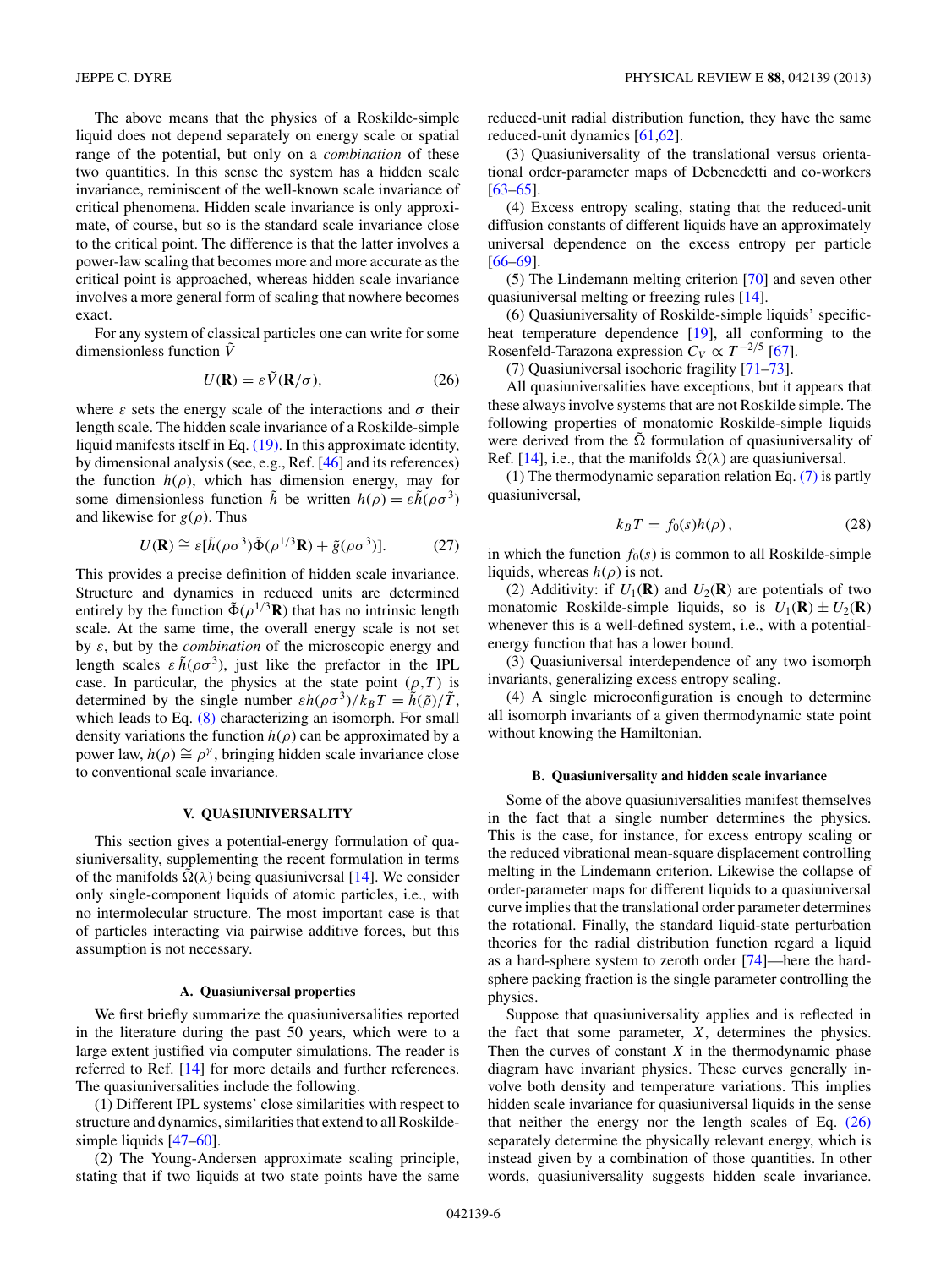<span id="page-6-0"></span>This explains why quasiuniversality appears to be limited to Roskilde-simple liquids. It also *suggests*—albeit in no way *implies*, of course—the opposite, that all monatomic Roskilde-simple liquids are quasiuniversal.

#### **C. Potential-energy formulation of quasiuniversality**

Reference [\[14\]](#page-7-0) showed that all the above listed quasiuniversal properties can be derived from the fact (or assumption) that all monatomic Roskilde-simple liquids have the same reduced-coordinate constant-potential-energy hypersurfaces  $\tilde{\Omega}(\lambda)$ . Combining this with Eq. [\(9\)](#page-3-0) suggests that these liquids have in common the functions  $\Phi(\mathbf{R})$ , because according to Eq. [\(19\)](#page-3-0) this would immediately imply that they have the family  $\tilde{\Omega}(\lambda)$  in common.

A possible argument against this is the following. If, for instance, systems 1 and 2 obey  $\Phi_1(\mathbf{R}) = \exp[\Phi_2(\mathbf{R})]$ , they have the same system of constant-potential-energy hypersurfaces, but not proportional potential-energy functions. This would never happen in reality, though, because it would violate the fact that interactions are local in three-dimensional space. Assuming that the potential energy is a sum of independent contributions from different parts of space, by a generalization of the proof leading to Eq.  $(9)$  it is possible to show  $[20]$ that, indeed, the function  $\tilde{\Phi}(\tilde{\mathbf{R}})$  is common to all monatomic Roskilde-simple liquids. This means that one can write

$$
U(\mathbf{R}) \cong h(\rho)\tilde{\Phi}_0(\tilde{\mathbf{R}}) + g(\rho), \tag{29}
$$

in which the function  $\tilde{\Phi}_0(\tilde{\mathbf{R}})$  is quasiuniversal, whereas  $h(\rho)$ and  $g(\rho)$  are not.

Equation (29) is not to be interpreted in a strict sense. Thus one aspect of the potential-energy function is not quasiuniversal, namely the form of the interaction between two particles forced into close contact. For the case of a pair-potential liquid, the probability of some small separation *r* between two particles is roughly  $exp[-v(r)/k_BT]$ , which clearly violates quasiuniversality. This affects the steepness of the pair distribution function  $g(r)$  below its first maximum and the height of its first maximum. We have found in simulations that the collective physical properties are virtually unaffected, however, and these are the ones in focus here.

The correct interpretation of Eq. (29) is that all quasiuniversalities may be derived from this equation. Moreover, all physics that is *not* quasiuniversal, e.g., the equation of state, the reduced pressure, the reduced free energy, the reduced bulk modulus, etc., relate to the fact that the functions  $h(\rho)$  and  $g(\rho)$ are system specific.

## **VI. SOME CONSEQUENCES OF EQS. [\(9\)](#page-3-0) AND (29)**

As mentioned, it is straightforward to show that all of the quasiuniversalities listed in Sec. [V A](#page-5-0) follow from Eq. (29). Regarding novel consequences, note that the isomorph concept, as well as that of strong virial potential-energy correlations, both relate to properties of equilibrium thermodynamic state points. Roskilde-simple liquids' quasiuniversality, however, applies beyond thermal equilibrium. Below brief examples of this are given, but first we consider the analytical structures of the nonuniversal functions  $h(\rho)$  and  $g(\rho)$ .

#### **A.** Analytical structures of  $h(\rho)$  and  $g(\rho)$

It was shown in Refs. [\[27\]](#page-8-0) and [\[29\]](#page-8-0) that for a Roskildesimple liquid with pair potential  $v(r) = \sum_{n} \varepsilon_n (r/\sigma)^{-n}$ , the function  $h(\rho)$  is given by an expression of the form  $h(\rho)$  =  $\sum_{n} C_n \rho^{n/3}$ , in which the only nonzero terms are those that correspond to terms in  $v(r)$ . This follows from Eq. [\(7\),](#page-2-0) but as shown below it also follows from quasiuniversality, which further implies the same analytical structure for  $g(\rho)$ .

Consider first an IPL pair-potential system,  $v_n(r) =$  $\varepsilon_n(r/\sigma)^{-n}$ ; its corresponding functions are denoted  $h_n(\rho)$  and  $g_n(\rho)$ . For fixed **R** the potential-energy scales with density as  $U(\mathbf{R}) \propto \rho^{n/3}$ . Comparing this to Eq. (29) we conclude that  $h_n(\rho)\tilde{\Phi}_0(\tilde{\mathbf{R}}) + g_n(\rho) \propto \rho^{n/3}$  for several values of  $\tilde{\Phi}_0(\tilde{\mathbf{R}})$ . This implies  $h_n(\rho) \propto \rho^{n/3}$  and  $g_n(\rho) \propto \rho^{n/3}$ . For dimensional reasons we can thus write  $h_n(\rho) = \alpha_n \varepsilon_n (\rho \sigma^3)^{n/3}$  and  $g_n(\rho) =$  $\beta_n \varepsilon_n (\rho \sigma^3)^{n/3}$  in which  $\alpha_n$  and  $\beta_n$  are numerical constants.

In the general case,  $v(r) = \sum_{n} \varepsilon_n (r/\sigma)^{-n}$ , the potential energy is a sum of IPL terms,  $U(\mathbf{R}) = \sum_n U_n(\mathbf{R})$ . For each IPL term we have according to Eq. (29)  $U_n(\mathbf{R}) \cong$  $h_n(\rho)\tilde{\Phi}_0(\tilde{\mathbf{R}}) + g_n(\rho)$ . Adding these we get  $U(\mathbf{R}) \cong$  $h(\rho)\tilde{\Phi}_0(\tilde{\mathbf{R}}) + g(\rho)$  in which  $h(\rho) = \sum_n \alpha_n \varepsilon_n (\rho \sigma^3)^{n/3}$  and  $g(\rho) = \sum_{n} \beta_n \varepsilon_n (\rho \sigma^3)^{n/3}$ . Thus the functions  $h(\rho)$  and  $g(\rho)$ both inherit the analytical structure of  $v(r)$ .

The free-energy variation along an isomorph is determined by the constant  $C_{12}$  of Eq. [\(5\).](#page-1-0) It follows from Eq. (29) that  $C_{12}$  is determined by  $g(\rho)$ . Thus quasiuniversality provides a prediction for the free energy's variation along an isomorph. It would be interesting to check this by simulation, e.g., for the LJ system for which  $g(\rho) = C\rho^4 - D\rho^2$ .

# **B. Extending the isomorph concept**

Isomorphs are defined by reference to the canonical ensemble and to the physically relevant microconfigurations of thermodynamic equilibrium states [\[21\]](#page-8-0). Equation [\(9\)](#page-3-0) not just applies for microconfigurations that are typical at some definite temperatures, however. For instance, Eq. [\(9\)](#page-3-0) can be used to rationalize computer simulations of zero-temperature plastic flows of LJ-type liquids, because the function  $h(\rho)$  sets the energy scale of the flow events [\[75\]](#page-8-0). Another application of Eq.  $(9)$  is for extending the isomorph concept to nonlinear flows described by the SLLOD equation of motion [\[18\]](#page-7-0). In this case the relevant phase diagram acquires a third dimension defined by the shear rate. The density-temperature relation of the SLLOD-generalized isomorphs turn out not to involve the shear rate  $[18]$ , however, a nontrivial fact that follows from Eq. [\(9\).](#page-3-0)

#### **C. Quantum liquids**

Consider a Roskilde-simple liquid with potential-energy function  $U(\mathbf{R})$ . The Schrödinger equation referring to density  $\rho_1$  is written

$$
\left(-\frac{\hbar^2}{2m}\nabla_{\mathbf{R}_1}^2 + U(\mathbf{R}_1)\right) |\Psi_n^{(1)}\rangle = E_n^{(1)} |\Psi_n^{(1)}\rangle. \tag{30}
$$

Likewise at density  $\rho_2$  we write

$$
\left(-\frac{\hbar^2}{2m}\nabla_{\mathbf{R}_2}^2 + U(\mathbf{R}_2)\right) |\Psi_n^{(2)}\rangle = E_n^{(2)} |\Psi_n^{(2)}\rangle. \tag{31}
$$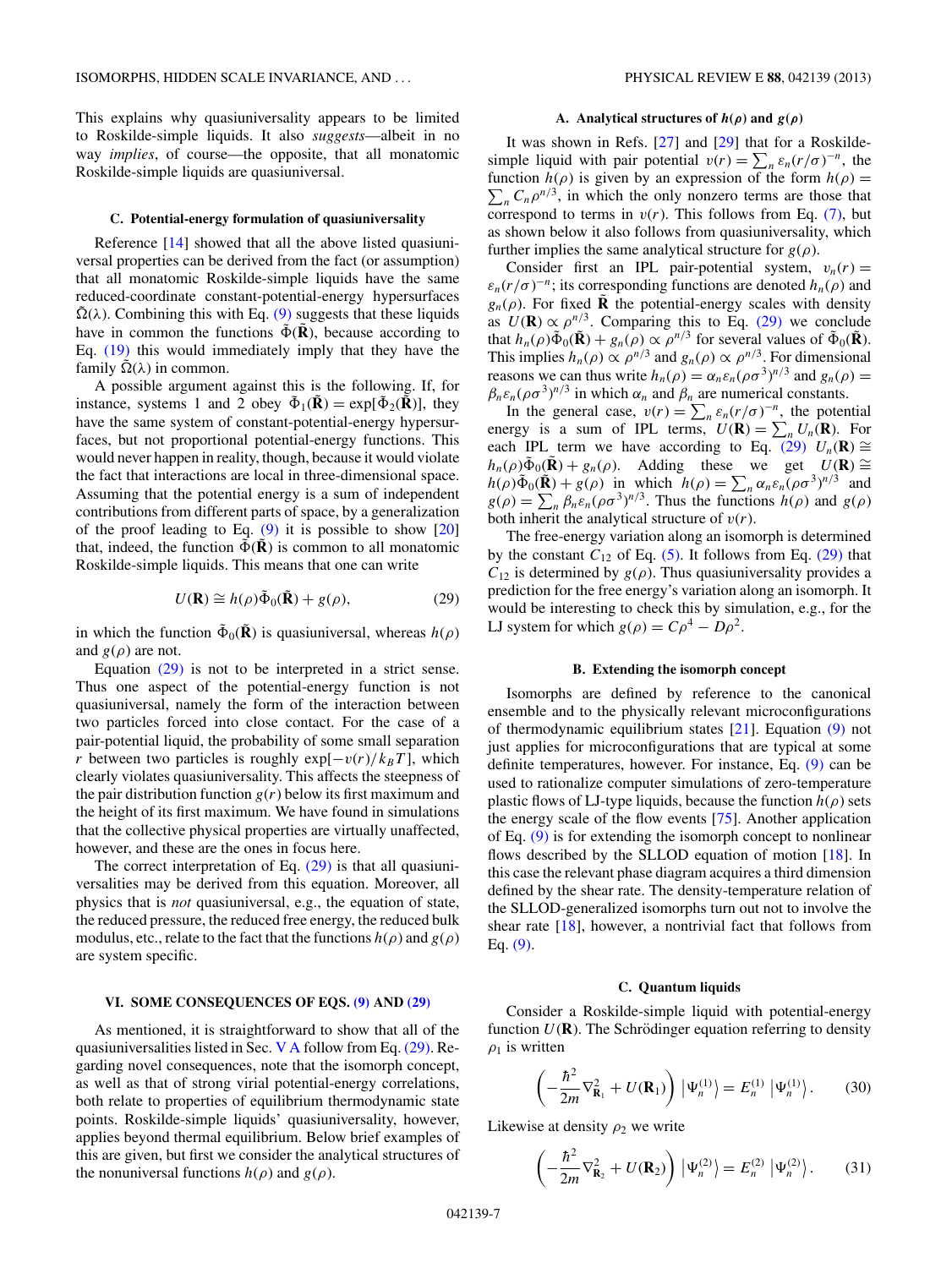<span id="page-7-0"></span>Multiplying Eq. [\(30\)](#page-6-0) by  $h(\rho_2)/h(\rho_1)$  and using Eq. [\(9\)](#page-3-0) leads to

$$
\begin{aligned}\n&\left(-\frac{\hbar^2}{2m}\frac{h(\rho_2)}{h(\rho_1)}\nabla_{\mathbf{R}_1}^2 + U(\mathbf{R}_2) + h(\rho_2)g(\rho_1, \rho_2)\right) |\Psi_n^{(1)}\rangle \\
&\cong E_n^{(1)} \frac{h(\rho_2)}{h(\rho_1)} |\Psi_n^{(1)}\rangle.\n\end{aligned} \tag{32}
$$

Comparing Eqs. [\(31\)](#page-6-0) and (32) and using  $\rho_1^{1/3}$ **R**<sub>1</sub> =  $\rho_2^{1/3}$ **R**<sub>2</sub>, which implies  $\nabla_{\mathbf{R}_1}^2 = (\rho_2/\rho_1)^{-2/3} \nabla_{\mathbf{R}_2}^2$ , shows how to relate the spectrum at density  $\rho_2$  to that at density  $\rho_1$  (where the eigenvalue dependence of mass and density are given explicitly and  $m' \equiv m \, h(\rho_1) \rho_1^{-2/3} / [h(\rho_2) \rho_2^{-2/3}]$ :

$$
E_n(m', \rho_2) \cong \frac{h(\rho_2)}{h(\rho_1)} E_n(m, \rho_1) - h(\rho_2)g(\rho_1, \rho_2). \tag{33}
$$

The corresponding (unnormalized) eigenfunctions obey (where  $\rho_1^{1/3}$ **R**<sub>1</sub> =  $\rho_2^{1/3}$ **R**<sub>2</sub>)

$$
\Psi_n^{(1)}(\mathbf{R}_1) \cong \Psi_n^{(2)}(\mathbf{R}_2). \tag{34}
$$

Equation (33) can be written in a symmetric form as follows:

$$
\frac{E_n(m_1,\rho_1) - E_0(m_1,\rho_1)}{h(\rho_1)} \cong \frac{E_n(m_2,\rho_2) - E_0(m_2,\rho_2)}{h(\rho_2)},
$$
\n(35)

in which

$$
\frac{m_1}{m_2} = \frac{h(\rho_1)\rho_1^{-2/3}}{h(\rho_2)\rho_2^{-2/3}}.\tag{36}
$$

Thus changing density gives a new spectrum, which is the old spectrum displaced and scaled for a system with a different mass. In other words, if the solution to the Schrödinger equation is known for one density, it is known for all densities.

Equation (35) applies for any Roskilde-simple liquid. Due to quasiuniversality the ratio appearing in Eq.  $(35)$  will be the same for all Roskilde-simple liquids.

## **VII. CONCLUDING REMARKS**

This paper established a precise formulation of the hidden scale invariance of Roskilde-simple liquids  $[Eq. (9)]$  $[Eq. (9)]$  and showed how this leads to a simple potential-energy formulation of the quasiuniversality of such single-component atomic liquids [Eq. [\(29\)\]](#page-6-0).

According to Eq. [\(9\)](#page-3-0) the reduced-unit structure and dynamics are controlled by the dimensionless term  $\tilde{\Phi}(\tilde{\mathbf{R}})$ , which does not involve any microscopic length or energy. It is not trivial that many realistic systems to a good approximation have this form of generalized or "hidden" scale invariance, in which the intrinsic length scale  $\sigma$  of the potential plays no role. This does not mean that *σ* is physically insignificant—for instance, the *σ* of the LJ pair potential gives the typical interparticle distance at low and moderate pressure.

We argued briefly above that quasiuniversality implies the hidden scale invariance that lies behind the isomorph concept. Quasiuniversality is (presumably) restricted to the class of monatomic Roskilde-simple liquids. The isomorph concept remains central because it generalizes to multicomponent and molecular systems [17], for instance apparently quite complex systems like the flexible LJ chain [\[34\]](#page-8-0).

What is the connection between different monatomic Roskilde-simple liquids' isomorphs? Each system's isomorphs are labeled by the (excess) entropy. The actual shape of the isomorphs in the thermodynamic phase diagram is not quasiuniversal; it depends on the nonuniversal functions  $h(\rho)$ and  $g(\rho)$ . But quasiuniversality implies that a unique mapping exists between different systems' isomorphs such that for isomorphs with the same (excess) entropy all other isomorph invariants are also identical.

#### **ACKNOWLEDGMENTS**

The author is indebted to Nick Bailey for critical reading of the manuscript. The center for viscous liquid dynamics "Glass and Time" is sponsored by the Danish National Research Foundation via Grant No. DNRF61.

- [1] I. Z. Fisher, *Statistical Theory of Liquids*(University of Chicago, Chicago, 1964).
- [2] S. A. Rice and P. Gray, *The Statistical Mechanics of Simple Liquids* (Interscience, New York, 1965).
- [3] H. N. V. Temperley, J. S. Rowlinson, and G. S. Rushbrooke, *Physics of Simple Liquids* (Wiley, New York, 1968).
- [4] N. K. Ailawadi, Phys. Rep. **57**[, 241 \(1980\).](http://dx.doi.org/10.1016/0370-1573(80)90063-0)
- [5] J. S. Rowlinson and B. Widom, *Molecular Theory of Capillarity* (Clarendon, Oxford, 1982).
- [6] C. G. Gray and K. E. Gubbins, *Theory of Molecular Fluids* (Oxford University Press, New York, 1984).
- [7] D. Chandler, *Introduction to Modern Statistical Mechanics* (Oxford University Press, New York, 1987).
- [8] J. L. Barrat and J. P. Hansen, *Basic Concepts for Simple and Complex Liquids*(Cambridge University Press, Cambridge, UK, 2003).
- [9] P. G. Debenedetti, AIChE J. **51**[, 2391 \(2005\).](http://dx.doi.org/10.1002/aic.10657)
- [10] J. F. Douglas, J. Dudowicz, and K. F. Freed, [J. Chem. Phys.](http://dx.doi.org/10.1063/1.2785187) **127**, [224901 \(2007\).](http://dx.doi.org/10.1063/1.2785187)
- [11] B. Kirchner, [Phys. Rep.](http://dx.doi.org/10.1016/j.physrep.2006.11.005) **440**, 1 (2007).
- [12] B. Bagchi and C. Chakravarty, [J. Chem. Sci.](http://dx.doi.org/10.1007/s12039-010-0081-0) **122**, 459 [\(2010\).](http://dx.doi.org/10.1007/s12039-010-0081-0)
- [13] J. P. Hansen and J. R. McDonald, *Theory of Simple Liquids: With Applications to Soft Matter*, 4th ed. (Academic, New York, 2013).
- [14] J. C. Dyre, Phys. Rev. E **87**[, 022106 \(2013\).](http://dx.doi.org/10.1103/PhysRevE.87.022106)
- [15] T. S. Ingebrigtsen, T. B. Schrøder, and J. C. Dyre, *[Phys. Rev. X](http://dx.doi.org/10.1103/PhysRevX.2.011011)* **2**[, 011011 \(2012\).](http://dx.doi.org/10.1103/PhysRevX.2.011011)
- [16] N. P. Bailey, U. R. Pedersen, N. Gnan, T. B. Schrøder, and J. C. Dyre, J. Chem. Phys. **129**[, 184507 \(2008\).](http://dx.doi.org/10.1063/1.2982247)
- [17] T. S. Ingebrigtsen, T. B. Schrøder, and J. C. Dyre, [J. Phys. Chem.](http://dx.doi.org/10.1021/jp2077402) B **116**[, 1018 \(2012\).](http://dx.doi.org/10.1021/jp2077402)
- [18] L. Separdar, N. P. Bailey, T. B. Schrøder, S. Davatolhagh, and J. C. Dyre, J. Chem. Phys. **138**[, 154505 \(2013\).](http://dx.doi.org/10.1063/1.4799273)